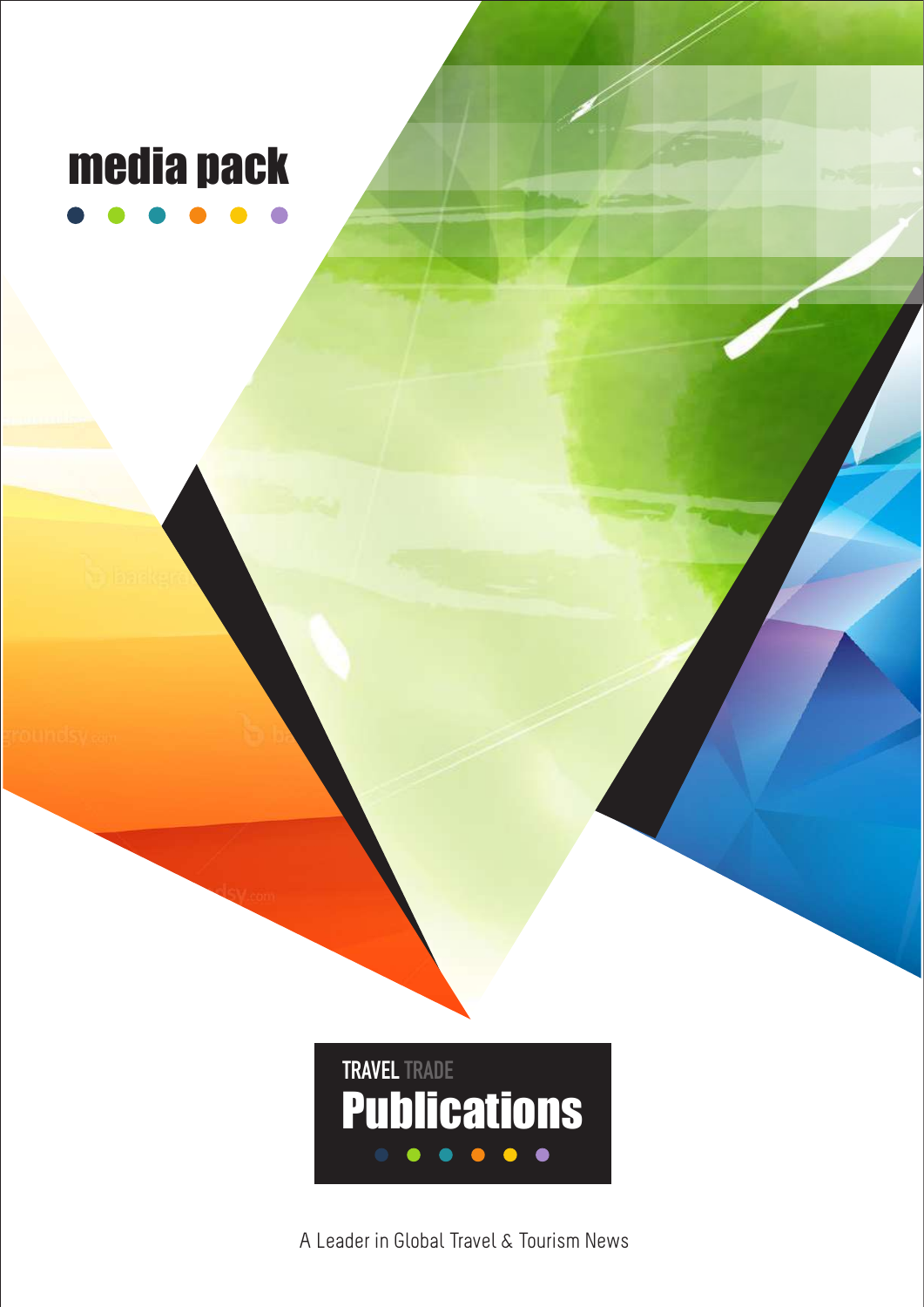**TRAVEL TRADE PUBLICATIONS (TTP) IS A CYPRUS-BASED PUBLISHING HOUSE SPECIALISING IN TRAVEL AND TOURISM ONLINE NEWS AROUND THE GLOBE. THE COMPANY CURRENTLY BRINGS OUT THE BELOW PRODUCTS:**

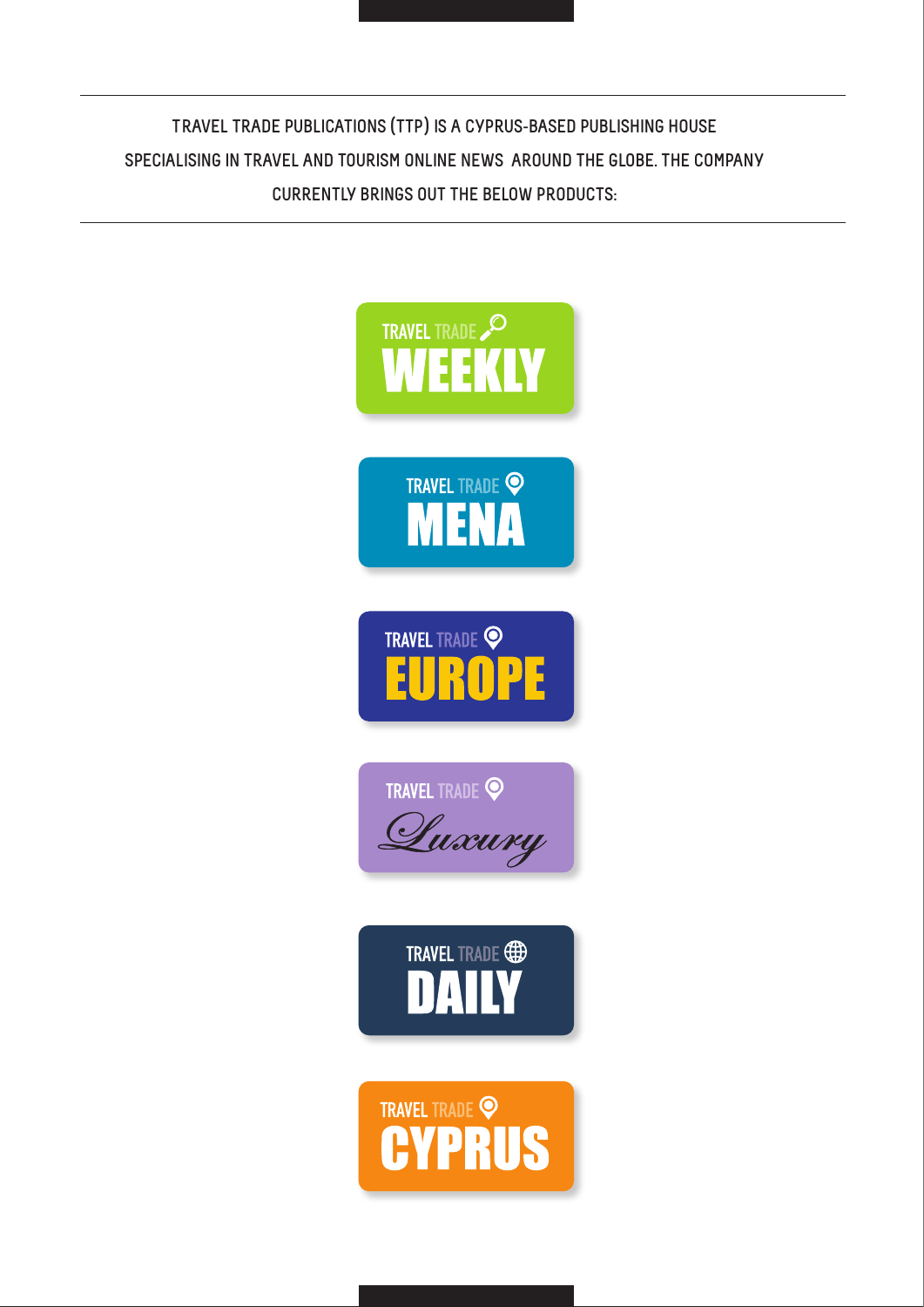# **traveltrademena.com** TRAVEL TRADE MENA

## **TRAVEL TRADE MENA**

| <b>Focus</b>                      | • online news on MENA region<br>· online featured destination pages |                                  |  |  |  |  |
|-----------------------------------|---------------------------------------------------------------------|----------------------------------|--|--|--|--|
| <b>News</b><br>Coverage           | 20 countries MENA region                                            |                                  |  |  |  |  |
| Hits                              | G                                                                   | Page<br><b>Views</b>             |  |  |  |  |
| $\Gamma$ Юм                       | $\overline{\phantom{a}}$                                            |                                  |  |  |  |  |
| <b>Average</b><br>Hits<br>per day |                                                                     | <b>Unique</b><br><b>Visitors</b> |  |  |  |  |
|                                   |                                                                     | 366 <sub>ĸ</sub>                 |  |  |  |  |



## SPECIAL EXHIBITION PUBLICATIONS TRAVEL TRADE MENA \*

### **SPECIAL EXHIBITION ISSUES**

**March ITB special issue >>** MENA Overview

**May ATM special issue >>** MENA Overview

**November WTM special issue >>** MENA Overview

- the above Travel Trade MENA publications may be in print and / or online form
- $\bullet$  the online version will be distributed electrically to all agents worldwide
- when printed, copies will be distributed at each respective show i.e. ITB, ATM, WTM

| <b>ADVERTISEMENT SIZE</b>                    | <b>PRICE</b><br><b>IN EURO</b> | <b>PRICE</b><br><b>IN USD</b> |
|----------------------------------------------|--------------------------------|-------------------------------|
|                                              |                                |                               |
| Full Page $> 340$ mm $\times 240$ mm         | €4,500                         | \$5,400                       |
| Double Full Page > 340mm x 480mm             | €8,000                         | \$9,600                       |
| Half Page Vertical > 330mm x 108mm           | €3,200                         | \$3,840                       |
| Half Page Horizontal > 155mm x 220mm         | €3,200                         | \$3,840                       |
| <b>Junior Page &gt; 230mm x 165mm</b>        | €3.500                         | \$4,200                       |
| <b>Quarter Vertical &gt; 155mm x 108mm</b>   | €2,200                         | \$2,640                       |
| <b>Quarter Horizontal &gt; 108mm x 155mm</b> | €2,700                         | \$3,240                       |
|                                              |                                |                               |

**SIZES ARE HEIGHT x WIDTH**

\* These special editions are subject to Covid - conditions and exhibition date changes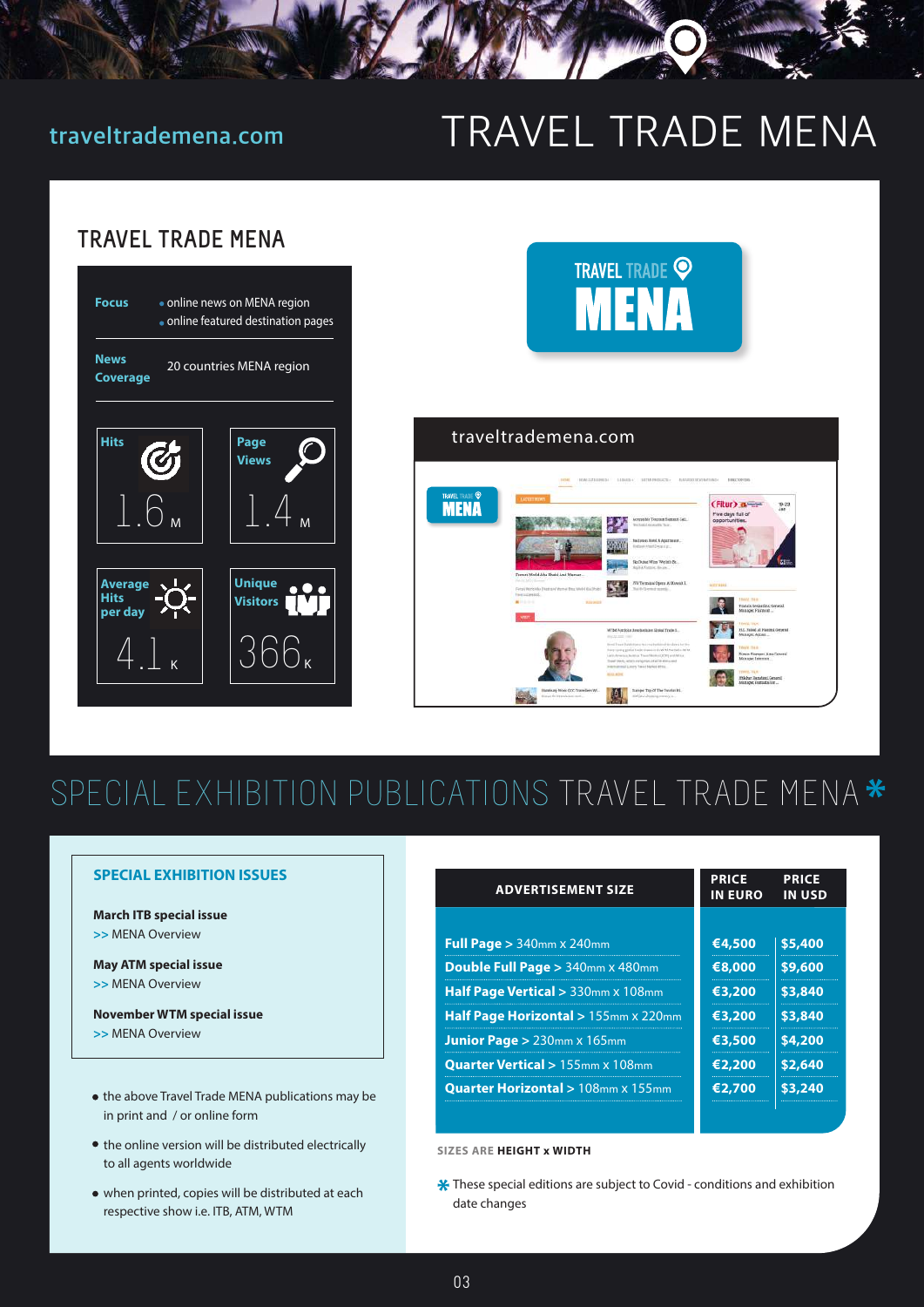# TRAVEL TRADE WEEKLY

 $\overline{\mathcal{C}}$ 

l

**www.traveltradeweekly.com**



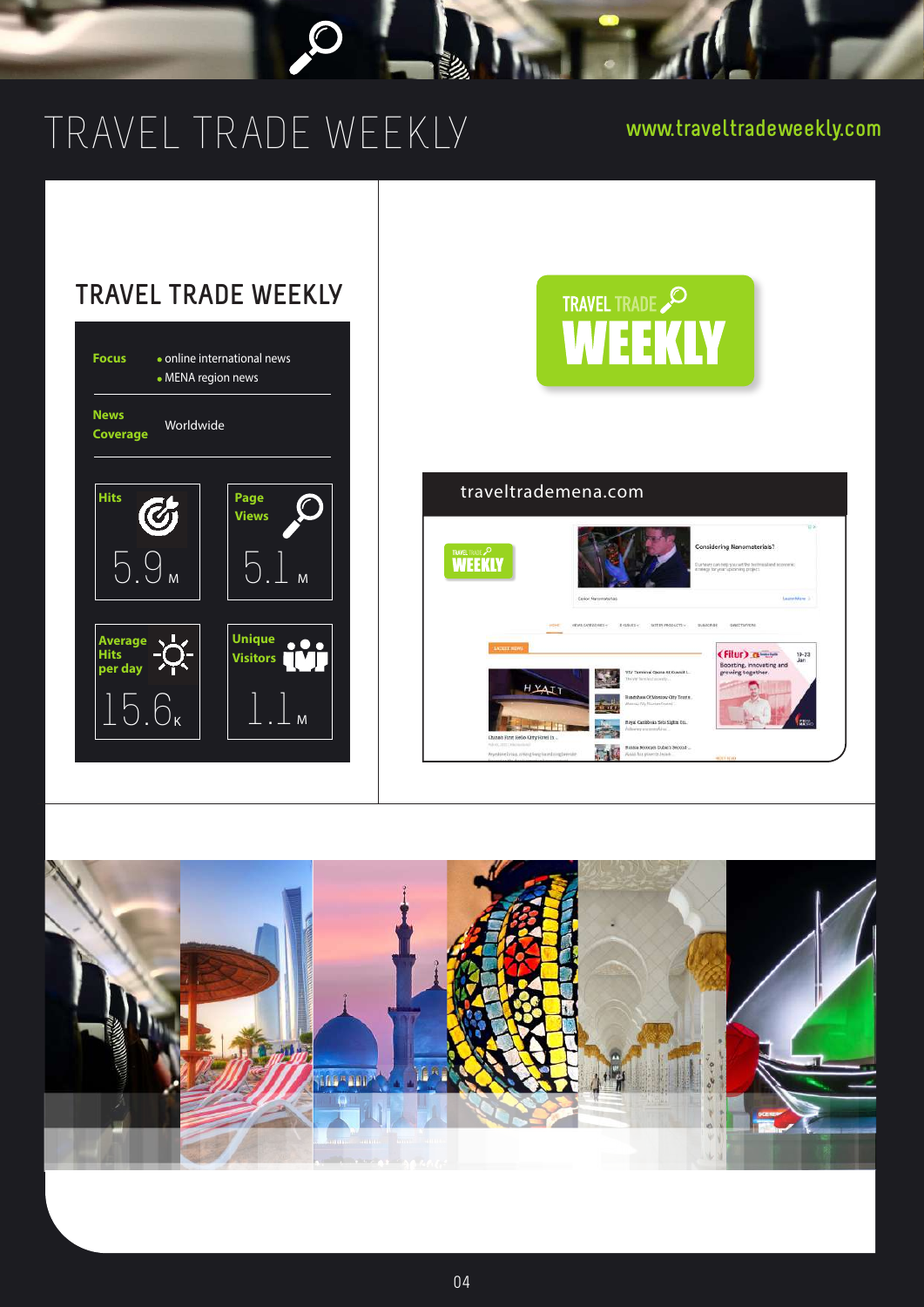Lot

# **www.traveltradeeurope.com** TRAVEL TRADE EUROPE



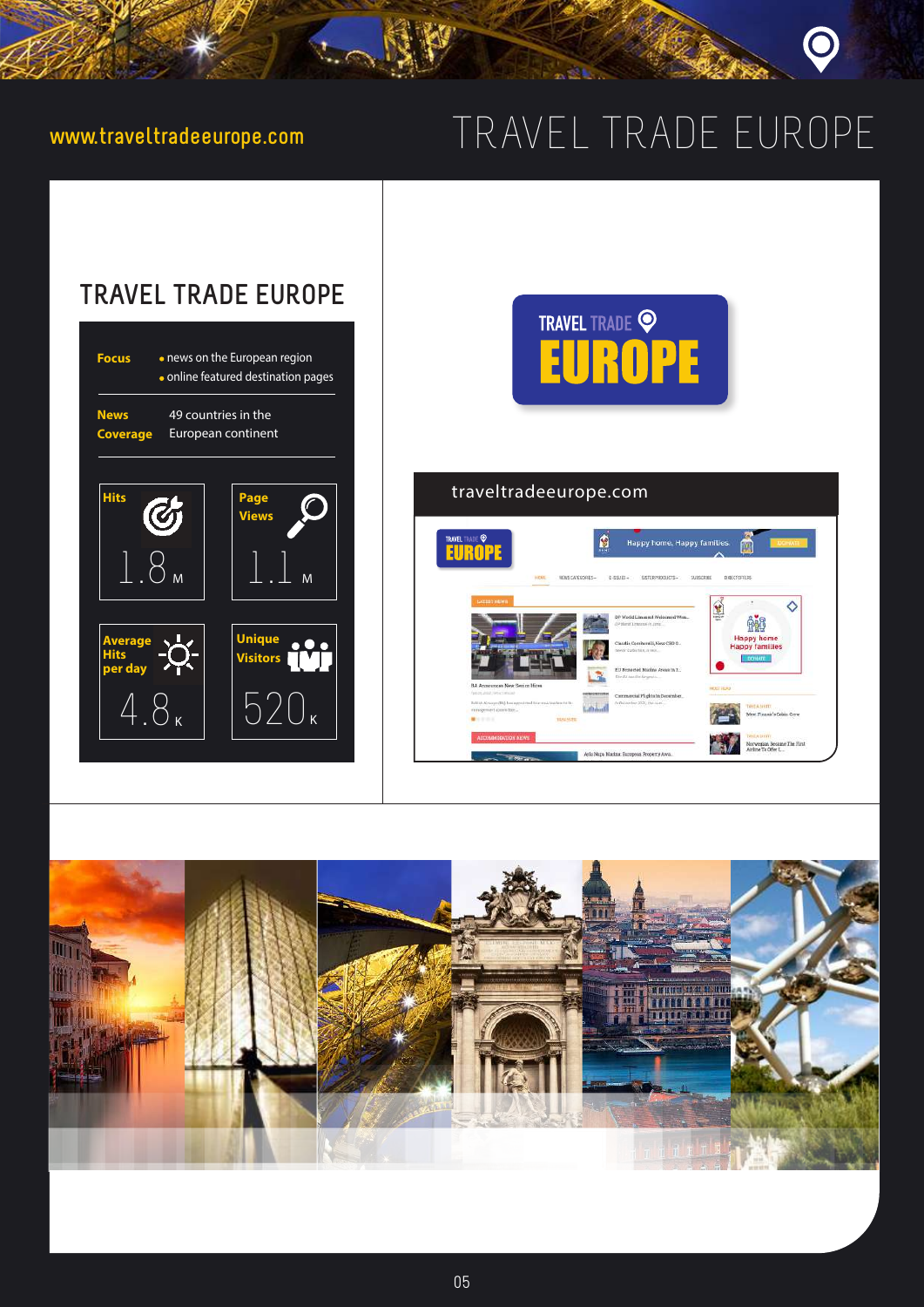# TRAVEL TRADE LUXURY **www.traveltradeluxury.com**





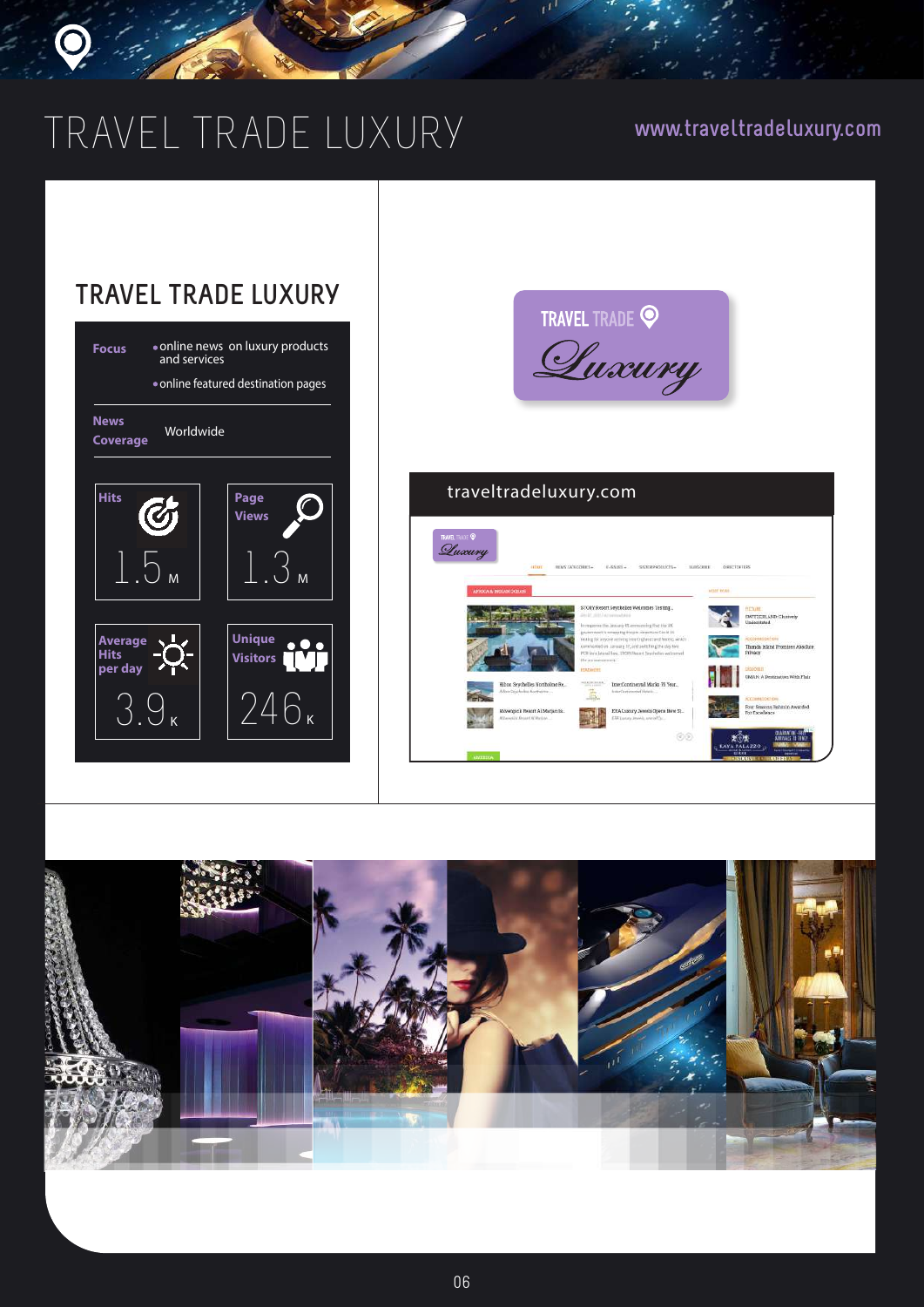# **www.traveltradecyprus.com** TRAVEL TRADE CYPRUS





 $\bullet$  the printed copies will be distributed at each respective show i.e. ITB, ATM, WTM

all agents worldwide

 $\sim$  07  $\sim$  07  $\sim$  07  $\sim$  07  $\sim$ 



## traveltradecyprus.com



## SPECIAL EXHIBITION PUBLICATIONS TRAVEL TRADE CYPRUS \*

| <b>SPECIAL EXHIBITION ISSUES</b>                                                     | <b>ADVERTISEMENT SIZE</b>                      | <b>PRICE IN EURO</b> |  |
|--------------------------------------------------------------------------------------|------------------------------------------------|----------------------|--|
| <b>March ITB special issue</b>                                                       |                                                |                      |  |
| >> Cyprus Overview                                                                   | <b>Full Page &gt; 340mm x 240mm</b>            | €<br>900             |  |
| <b>May ATM special issue</b>                                                         | <b>Double Full Page</b> $> 340$ mm x 480mm     | €1,620               |  |
| >> Cyprus Overview                                                                   | <b>Half Page Vertical</b> $> 330$ mm x 108mm   | €<br>650             |  |
| <b>November WTM special issue</b>                                                    | <b>Half Page Horizontal &gt; 155mm x 220mm</b> | €<br>650             |  |
| >> Cyprus Overview                                                                   | <b>Junior Page &gt; 230mm x 165mm</b>          | 750<br>€             |  |
|                                                                                      | <b>Quarter Vertical &gt; 155mm x 108mm</b>     | €<br>450             |  |
| • the above Travel Trade Cyprus publications may<br>be in print and / or online form | <b>Quarter Horizontal &gt; 108mm x 155mm</b>   | €<br>550             |  |
| • the online version will be distributed electrically to                             |                                                |                      |  |

**SIZES ARE HEIGHT x WIDTH**

These special editions are subject to Covid - conditions and exhibition date changes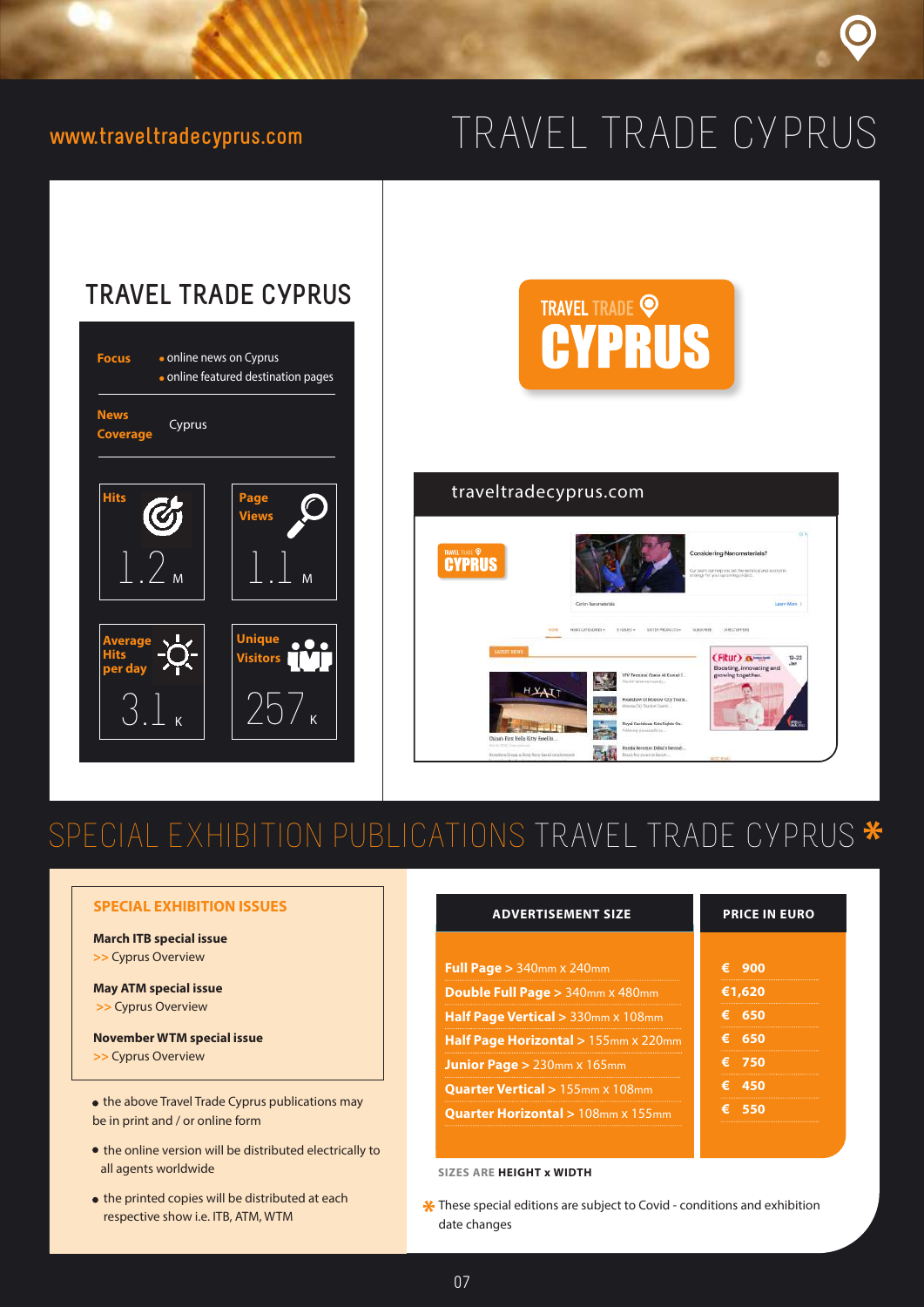

# TRAVEL TRADE DAILY **www.traveltradedaily.com**

## **TRAVEL TRADE DAILY**

143 <sup>K</sup>



1.5 <sup>K</sup>





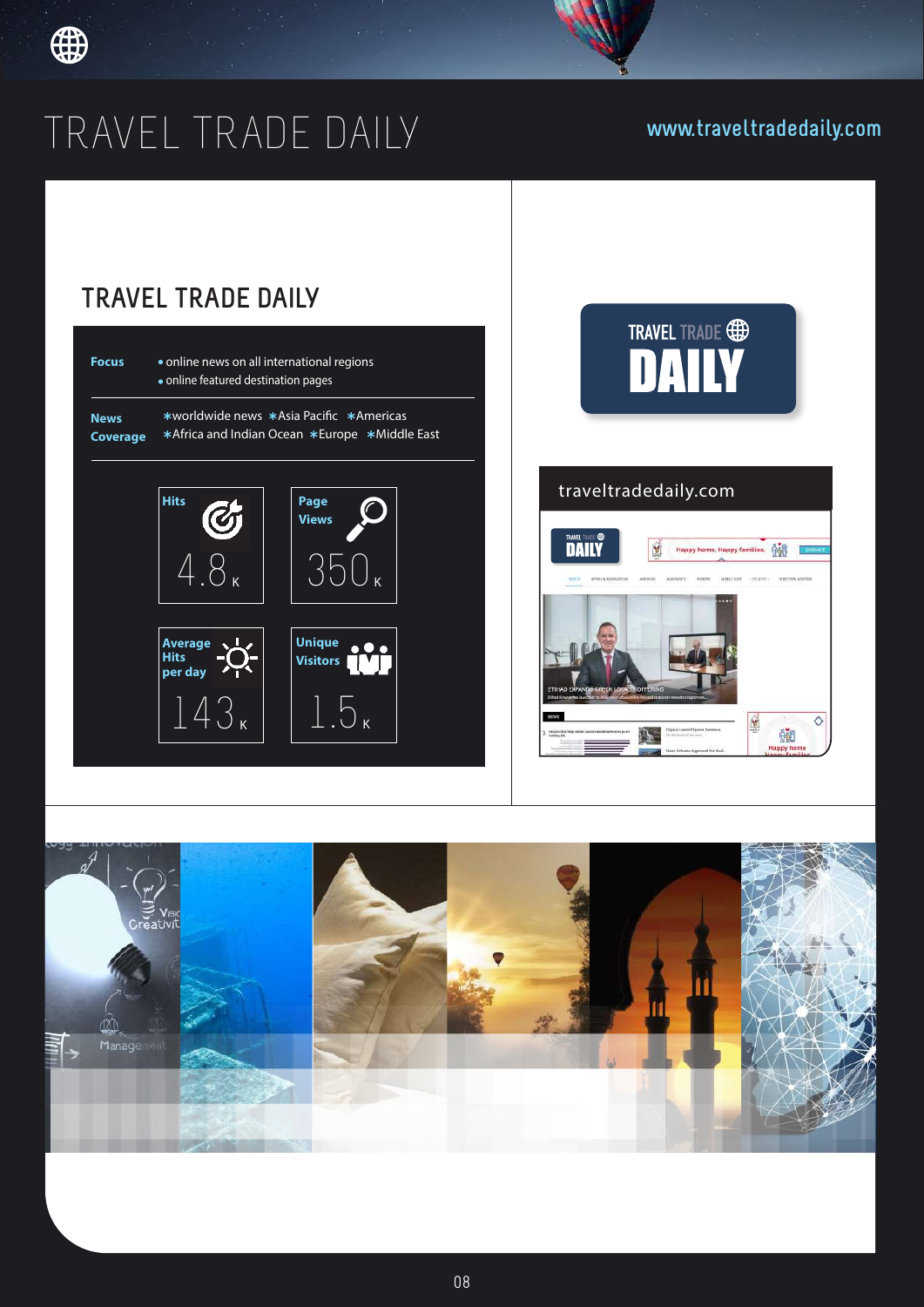# BANNERS ADVERTISING SPECIFICATIONS



# PUBLICATIONS ADVERTISING SPECIFICATIONS



**DOUBLE FULL PAGE Trim:** 340mm x 480mm **Bleed:** 350mm x 490mm

**FULL PAGE Trim:** 340mm x 240mm **Bleed:** 350mm x 250mm





**VERTICAL** 330mm x 108mm



**JUNIOR PAGE** 230mm x 165mm



**QUARTER PAGE HORIZONTAL** 108mm x 155mm



**QUARTER PAGE VERTICAL** 155mm x 108mm



**EARPIECE** 55mm x 80mm



**STRIP** 51mm x 220mm



**FULL WRAP Trim:** 340mm x 480mm **Bleed:** 350mm x 490mm



**HALF WRAP Trim:** 170mm x 480mm **Bleed:** 180mm x 490mm

## ARTWORK REQUIREMENTS

- **>** All artwork must be high resolution. TIFF and JPEG at 300 dpi PDF at 2400 dpi
- **>** Fonts must be embedded in the following programmes: Illustrator, InDesign, and Freehand. Ilustrator and InDesign fonts must be created to outlines and Freehand fonts must be converted to paths.
- **>** Colour breakdown must be CMYK.
- **>** Artwork must be exact size as specified at time of booking.

### **SIZES ARE HEIGHT x WIDTH**

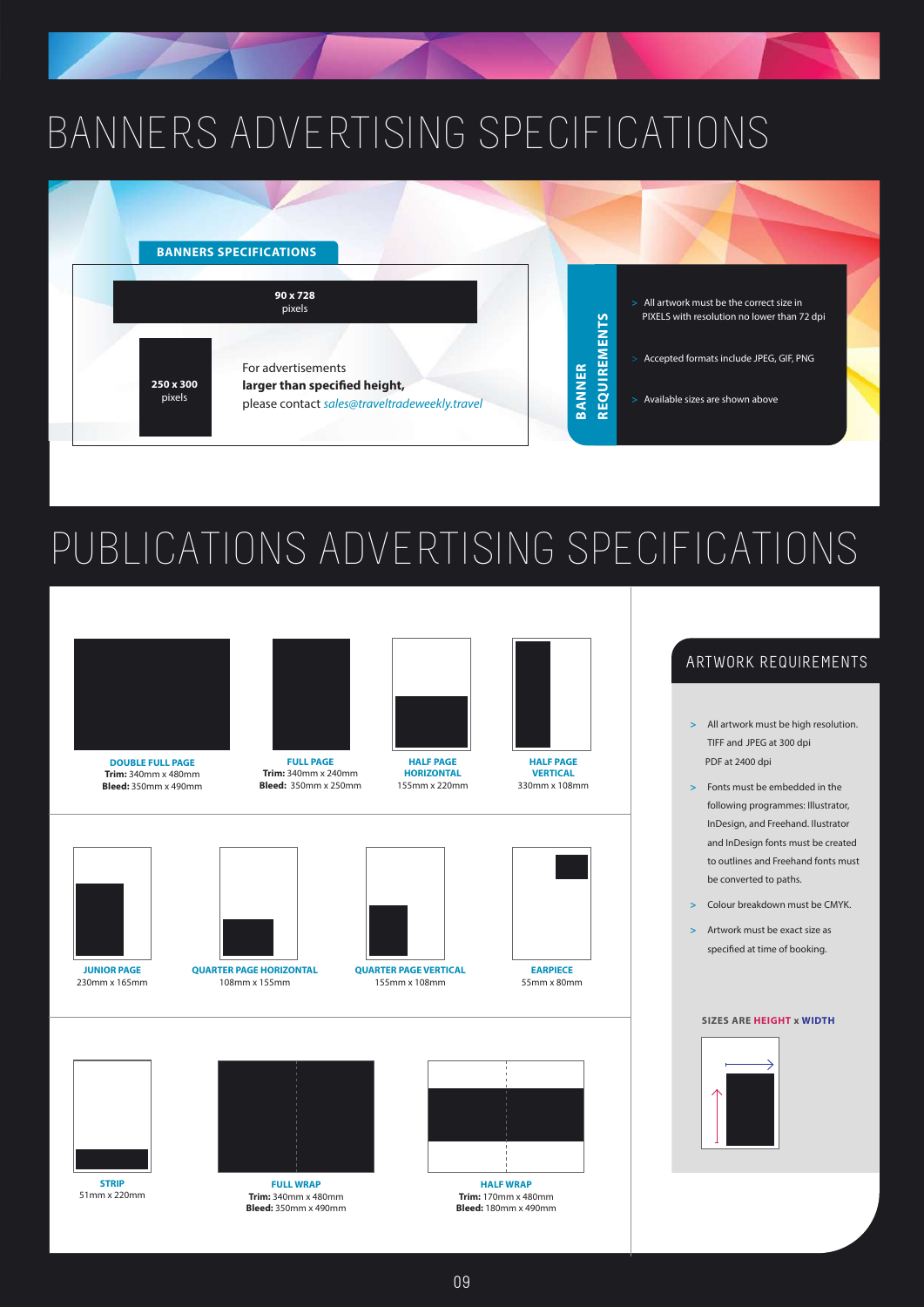# ONLINE ADVERTISING RATES

| <b>HOME PAGE</b>                                      | <b>HOME PAGE</b>                                       | <b>INSIDE PAGE</b><br><b>INSIDE PAGE</b>                                                            |                             |
|-------------------------------------------------------|--------------------------------------------------------|-----------------------------------------------------------------------------------------------------|-----------------------------|
| <b>Banner size</b><br>90 height x 728 width<br>pixels | <b>Banner size</b><br>250 height x 300 width<br>pixels | <b>Banner size</b><br><b>Banner size</b><br>250 height x 300 wid<br>90 height x 728 width<br>pixels |                             |
| €1000                                                 | €500                                                   | €800                                                                                                | €400                        |
| x1 month                                              | x1 month                                               | x1 month                                                                                            | x1 month                    |
| €1800                                                 | €900                                                   | €1440                                                                                               | €720                        |
| x2 months                                             | x2 months                                              | x2 months                                                                                           | x2 months                   |
| €900 per banner                                       | €450 per banner                                        | €720 per banner                                                                                     | €360 per banner             |
| x3 months                                             | x3 months                                              | €2040                                                                                               | €102                        |
| €2550                                                 | €1275                                                  | x3 months                                                                                           | x3 months                   |
| €850 per banner                                       | €425 per banner                                        | €680 per banner                                                                                     | €340 per banner             |
| x4 months                                             | €1600                                                  | €2560                                                                                               | €128                        |
| €3200                                                 | x4 months                                              | x4 months                                                                                           | x4 months                   |
| €800 per banner                                       | €400 per banner                                        | €640 per banner                                                                                     | €320 per banner             |
| €3750                                                 | €1875                                                  | €3000                                                                                               | €150                        |
| x5 months                                             | x5 months                                              | x5 months                                                                                           | x5 months                   |
| €750 per banner                                       | €375 per banner                                        | €600 per banner                                                                                     | €300 per banner             |
| €4200                                                 | €2100                                                  | €3360                                                                                               | €168                        |
| x6 months                                             | <b>x6 months</b>                                       | x6 months                                                                                           | x6 months                   |
| €700 per banner                                       | €350 per banner                                        | €560 per banner                                                                                     | €280 per banner             |
| €4550                                                 | €2275                                                  | €3640                                                                                               | €182                        |
| x7 months                                             | x7 months                                              | x7 months                                                                                           | x7 months                   |
| €650 per banner                                       | €325 per banner                                        | €520 per banner                                                                                     | €260 per banner             |
| x8 months                                             | x8 months                                              | x8 months                                                                                           | €192                        |
| €4800                                                 | €2400                                                  | €3840                                                                                               | x8 months                   |
| €600 per banner                                       | €300 per banner                                        | €480 per banner                                                                                     | €240 per banner             |
| €4950                                                 | €2475                                                  | €3960                                                                                               | €198                        |
| x9 months                                             | x9 months                                              | x9 months                                                                                           | x9 months                   |
| €550 per banner                                       | €275 per banner                                        | €440 per banner                                                                                     | €220 per banner             |
| $x10$ months $£5300$                                  | $x10$ months $\epsilon$ 2650                           | $x10$ months $€4240$                                                                                | $x10$ months $\epsilon$ 212 |
| €530 per banner                                       | €265 per banner                                        | €424 per banner                                                                                     | €212 per banner             |
| x11 months €5500                                      | $x11$ months $\epsilon$ 2750                           | $x11$ months $€4400$                                                                                | x11 months €220             |
| €500 per banner                                       | €250 per banner                                        | €400 per banner                                                                                     | €200 per banner             |
| $x12$ months $£5760$                                  | $x12$ months $\epsilon$ 2880                           | $x12$ months $\epsilon$ 4608                                                                        | x12 months €230             |
| €480 per banner                                       | €240 per banner                                        | €384 per banner                                                                                     | €192 per banner             |
| Prices in Euro                                        | Prices in Euro                                         | Prices in Euro                                                                                      | Prices in Euro              |

### **HOME PAGE AND RESIDE PAGE INSIDE PAGE INSIDE PAGE**

| x1 month        | €500 |
|-----------------|------|
| x2 months       | €900 |
| €450 per banner |      |

| <b>Banner size</b><br>90 height x 728 width<br>pixels |       |  |  |  |
|-------------------------------------------------------|-------|--|--|--|
|                                                       |       |  |  |  |
| x1 month                                              | €800  |  |  |  |
| x2 months                                             | €1440 |  |  |  |
| €720 per banner                                       |       |  |  |  |
| x3 months                                             | €2040 |  |  |  |
| €680 per banner                                       |       |  |  |  |
| x4 months                                             | €2560 |  |  |  |
| €640 per banner                                       |       |  |  |  |
| x5 months                                             | €3000 |  |  |  |
| €600 per banner                                       |       |  |  |  |
| x6 months                                             | €3360 |  |  |  |
| €560 per banner                                       |       |  |  |  |
| x7 months                                             | €3640 |  |  |  |
| €520 per banner                                       |       |  |  |  |
| x8 months                                             | €3840 |  |  |  |
| €480 per banner                                       |       |  |  |  |
| x9 months                                             | €3960 |  |  |  |
| €440 per banner                                       |       |  |  |  |
| x10 months                                            | €4240 |  |  |  |

| <b>Banner size</b><br>250 height x 300 width<br>pixels |       |  |  |  |
|--------------------------------------------------------|-------|--|--|--|
|                                                        |       |  |  |  |
| x1 month                                               | €400  |  |  |  |
| x2 months €720<br>€360 per banner                      |       |  |  |  |
| x3 months €1020<br>€340 per banner                     |       |  |  |  |
| $x4$ months $\epsilon$   280<br>€320 per banner        |       |  |  |  |
| x5 months €1500<br>€300 per banner                     |       |  |  |  |
| $x6$ months €1680<br>€280 per banner                   |       |  |  |  |
| $x7$ months $\epsilon$ 1820<br>€260 per banner         |       |  |  |  |
| x8 months €1920<br>€240 per banner                     |       |  |  |  |
| x9 months<br>€220 per banner                           | €1980 |  |  |  |
| $x10$ months €2120<br>€212 per banner                  |       |  |  |  |
| x11 months €2200<br>€200 per banner                    |       |  |  |  |
| $x12$ months $£2304$<br>€192 per banner                |       |  |  |  |
| Prices in Euro                                         |       |  |  |  |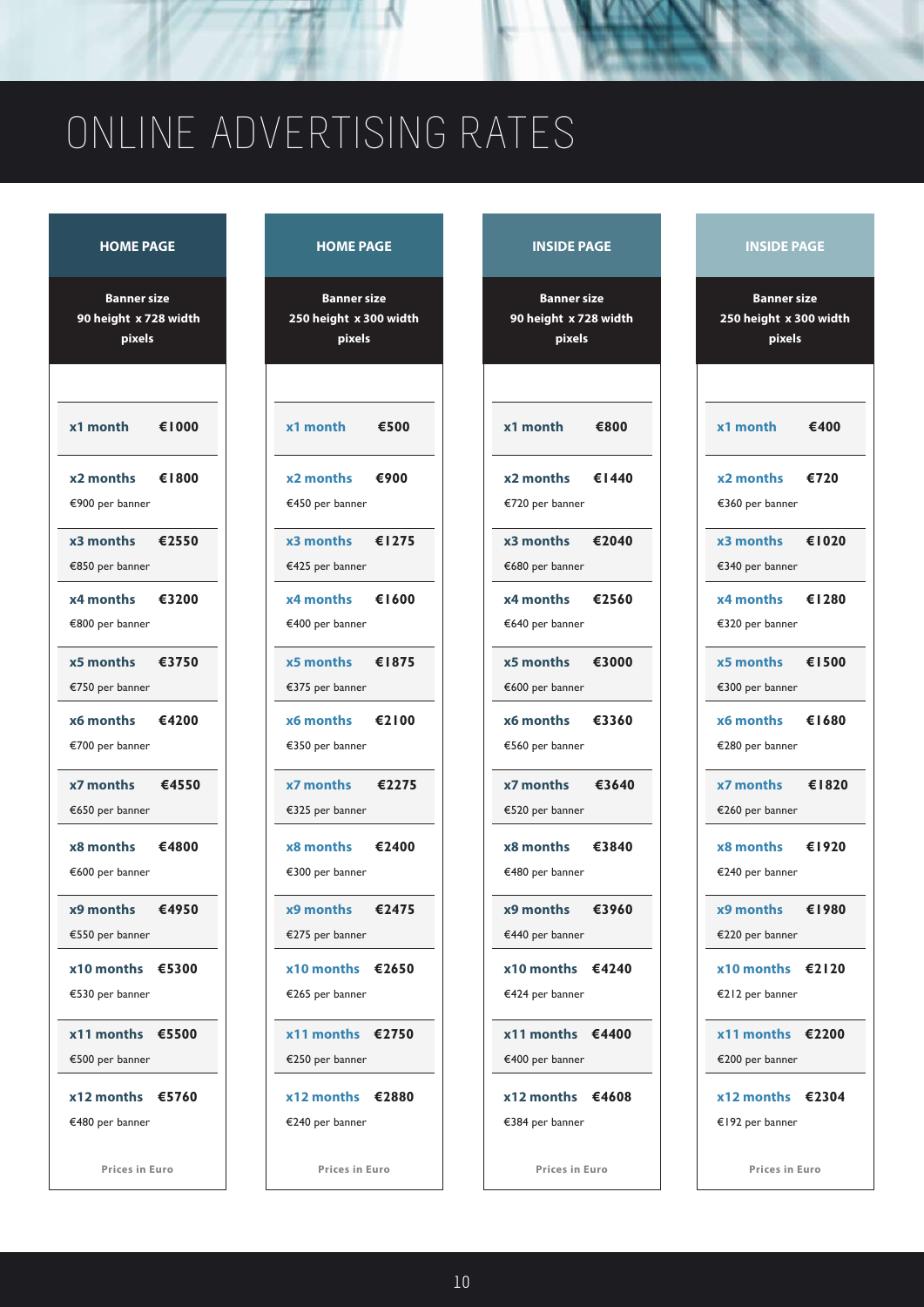# ONLINE CONTENT RATES



| <b>ONLINE CONTENT</b> |
|-----------------------|
|-----------------------|

| 200 words           | 400 words                               | 600 words            | 800 words                                | 1000 words           | 1200 words                       |
|---------------------|-----------------------------------------|----------------------|------------------------------------------|----------------------|----------------------------------|
| $\bullet$ 1 picture | $\bullet$ 1 picture<br>$\bullet$ 1 logo | $\bullet$ 2 pictures | $\bullet$ 2 pictures<br>$\bullet$ 1 logo | $\bullet$ 3 pictures | • 3 pictures<br>$\bullet$ 1 logo |
| €150                | €300                                    | €450                 | €600                                     | €750                 | €900                             |

**Prices per article**

**Prices in Euro**

| <b>ONLINE CONTENT</b> |                                          |                                          |                                  |                                          |                                  |
|-----------------------|------------------------------------------|------------------------------------------|----------------------------------|------------------------------------------|----------------------------------|
| 1400 words            | 1600 words                               | 1800 words                               | 2000 words                       | 2500 words                               | 3000 words                       |
| $\bullet$ 4 pictures  | $\bullet$ 4 pictures<br>$\bullet$ 1 logo | $\bullet$ 5 pictures<br>$\bullet$ 1 logo | • 6 pictures<br>$\bullet$ 1 logo | $\bullet$ 7 pictures<br>$\bullet$ 1 logo | • 8 pictures<br>$\bullet$ 1 logo |
| €1050                 | €1200                                    | €1350                                    | €1500                            | €1800                                    | €2100                            |

**Prices per article**

**Prices in Euro**